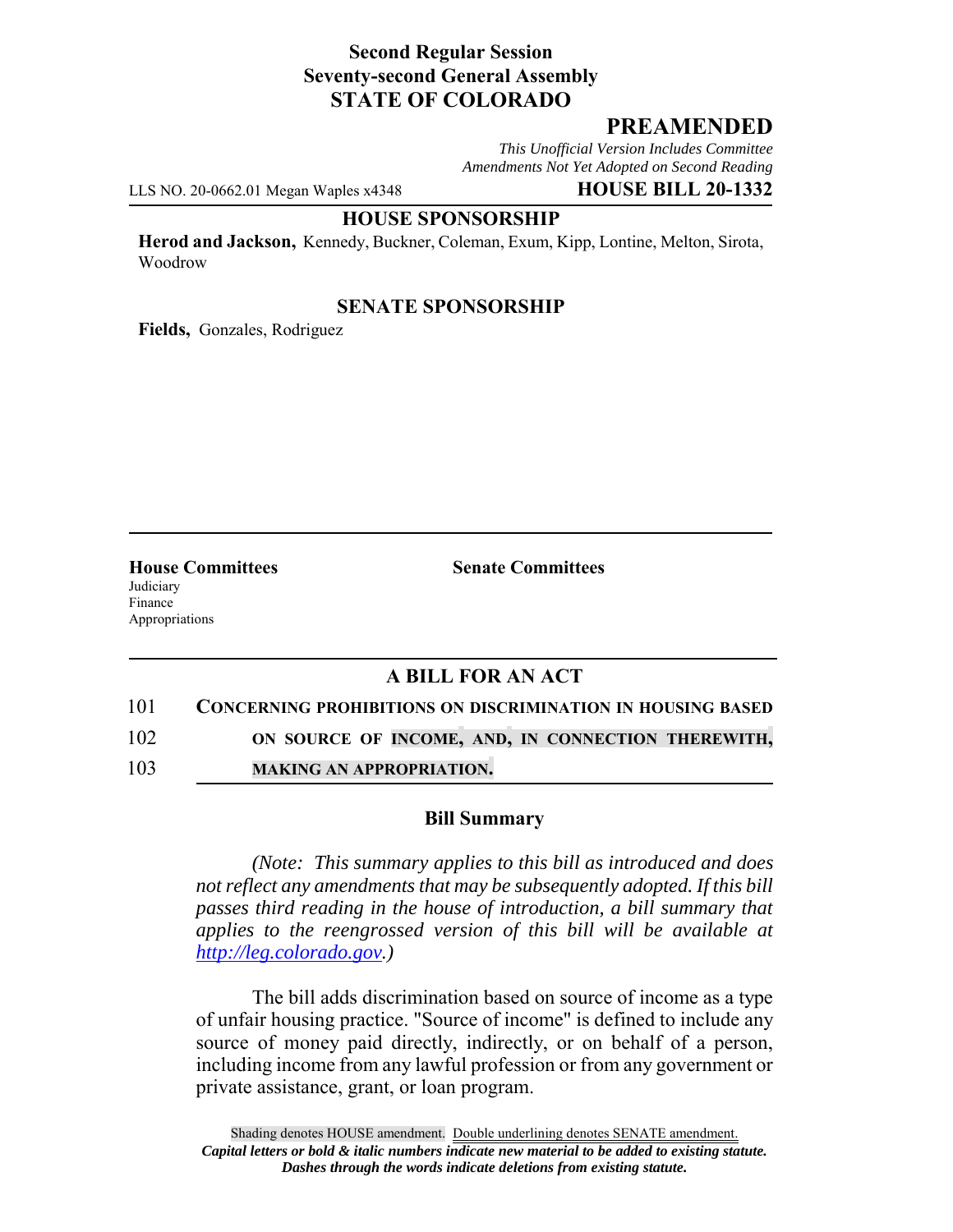A person is prohibited from refusing to rent, lease, show for rent or lease, or transmit an offer to rent or lease housing based on a person's source of income. In addition, a person cannot discriminate in the terms or conditions of a rental agreement against another person based on source of income, or based upon the person's participation in a 3rd-party contract required as a condition of receiving public housing assistance. A person cannot include in any advertisement for the rent or lease of housing any limitation or preference based on source of income, or to use representations related to a person's source of income to induce another person to rent or lease property. The restrictions do not apply to a landlord with 3 or fewer rental units.

 *Be it enacted by the General Assembly of the State of Colorado:* **SECTION 1.** In Colorado Revised Statutes, 24-34-501, **amend** (4); and **add** (4.5) as follows: **24-34-501. Definitions.** As used in this part 5, unless the context otherwise requires: (4) "Restrictive covenant" means any specification limiting the transfer, rental, or lease of any housing because of disability, race, creed, color, religion, sex, sexual orientation, marital status, familial status, national origin, or ancestry, OR LIMITING THE RENTAL OR LEASE OF ANY HOUSING BECAUSE OF SOURCE OF INCOME. (4.5) "SOURCE OF INCOME" MEANS ANY LAWFUL AND VERIFIABLE 12 SOURCE OF MONEY PAID DIRECTLY, INDIRECTLY, OR ON BEHALF OF A PERSON, INCLUDING: (a) INCOME DERIVED FROM ANY LAWFUL PROFESSION OR OCCUPATION; AND (b) INCOME OR RENTAL PAYMENTS DERIVED FROM ANY GOVERNMENT OR PRIVATE ASSISTANCE, GRANT, OR LOAN PROGRAM. **SECTION 2.** In Colorado Revised Statutes, 24-34-502, **amend** (1)(h); and **add** (1)(l), (1)(m), (1)(n), (1)(o), (1)(p), (1)(q), and (1.5) as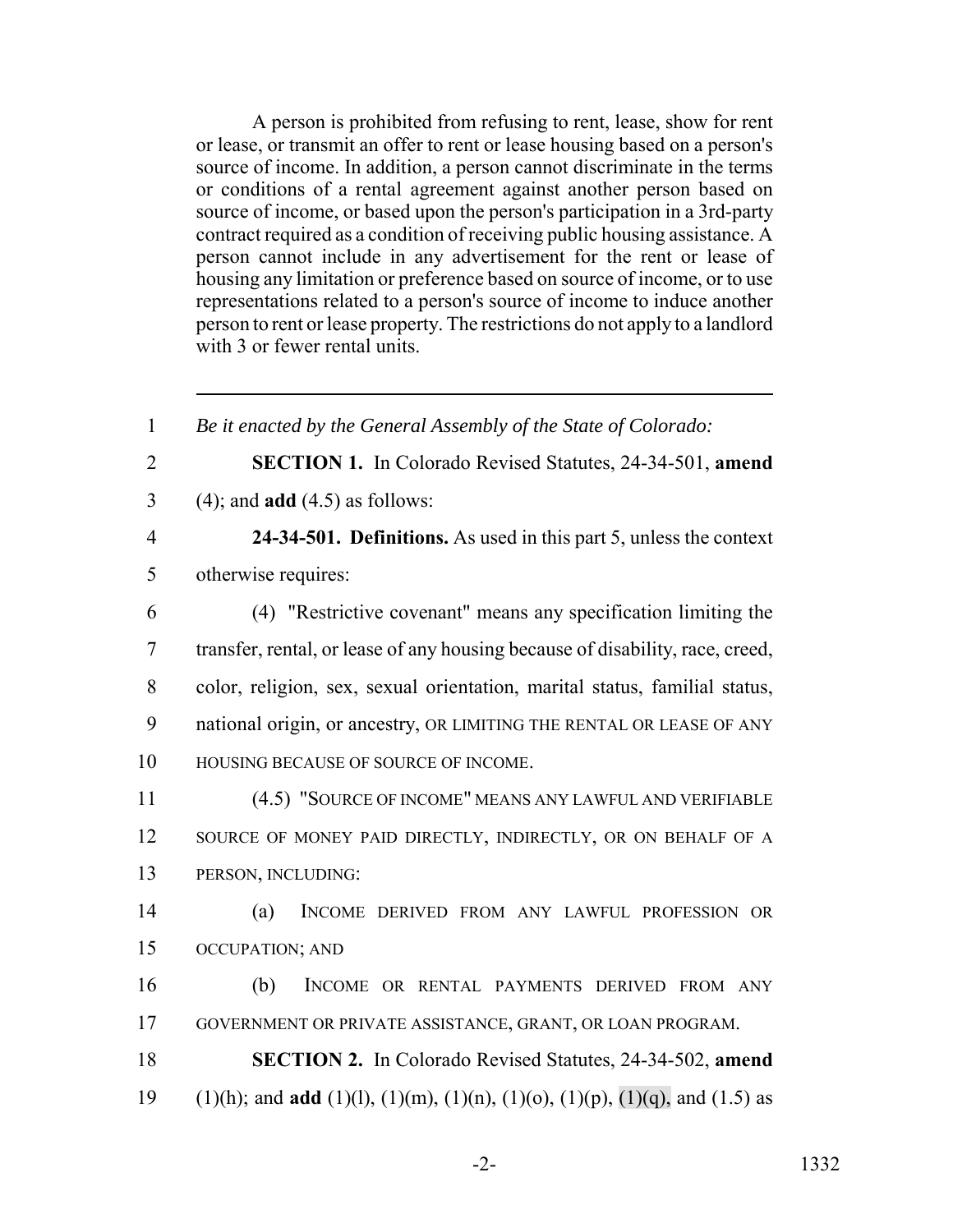follows:

 **24-34-502. Unfair housing practices prohibited - definition.** (1) It shall be an unfair housing practice and unlawful and hereby prohibited:

 (h) For any person to deny another person access to or membership or participation in any multiple-listing service, real estate brokers' organization or other service, organization, or facility related to the business of selling or renting dwellings or to discriminate against such person in the terms or conditions of such access, membership, or participation on account of race, creed, color, religion, sex, sexual 11 orientation, disability, marital status, familial status, or national origin or 12 ancestry, OR SOURCE OF INCOME;

 (l) FOR ANY PERSON TO REFUSE TO RENT OR LEASE, TO REFUSE TO SHOW HOUSING FOR RENT OR LEASE, TO REFUSE TO RECEIVE AND TRANSMIT ANY BONA FIDE OFFER TO RENT OR LEASE, OR TO OTHERWISE MAKE UNAVAILABLE OR DENY OR WITHHOLD FROM ANOTHER PERSON ANY 17 HOUSING FOR RENT OR LEASE BECAUSE OF A PERSON'S SOURCE OF INCOME;

 (m) FOR ANY PERSON TO DISCRIMINATE IN THE TERMS, CONDITIONS, OR PRIVILEGES PERTAINING TO THE RENTAL OR LEASE OF ANY HOUSING, OR IN THE FURNISHING OF FACILITIES OR SERVICES IN CONNECTION THEREWITH, BECAUSE OF A PERSON'S SOURCE OF INCOME, INCLUDING A PERSON'S RECEIPT OF PUBLIC HOUSING ASSISTANCE OR A PERSON'S PARTICIPATION IN A THIRD-PARTY CONTRACT REQUIRED BY A PUBLIC HOUSING ASSISTANCE PROGRAM; EXCEPT THAT, IF THE INITIAL PAYMENT TO THE OWNER IS NOT MADE TIMELY IN ACCORDANCE WITH APPLICABLE REGULATIONS PROMULGATED BY THE UNITED STATES DEPARTMENT OF HOUSING AND URBAN DEVELOPMENT DUE TO PROCESSING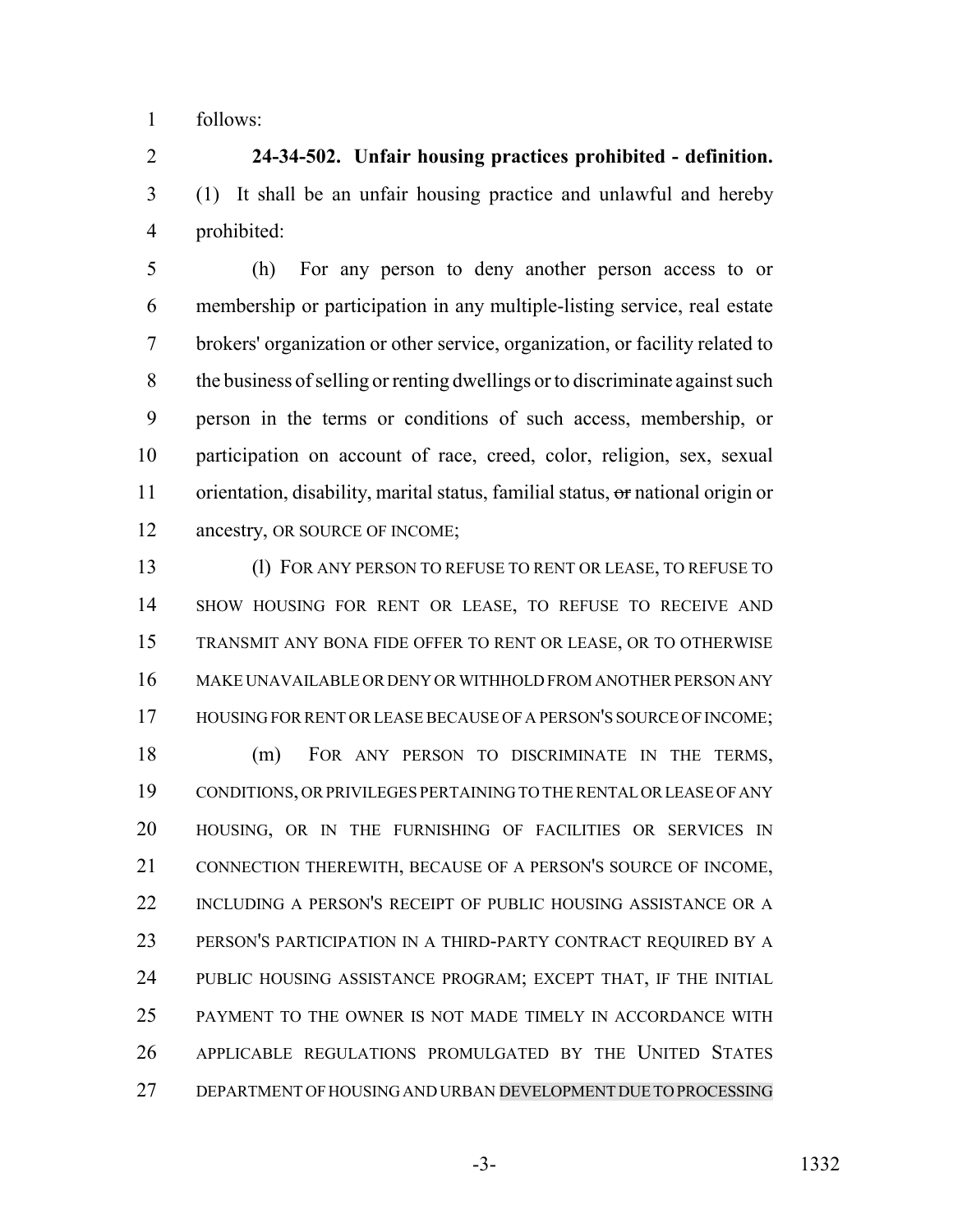DELAYS OR A GOVERNMENT SHUTDOWN, THEN A LANDLORD MAY EXERCISE

ANY RIGHT OR PURSUE ANY REMEDY AVAILABLE UNDER LAW;

 (n) FOR ANY PERSON TO MAKE, PRINT, OR PUBLISH OR CAUSE TO BE MADE, PRINTED, OR PUBLISHED ANY NOTICE OR ADVERTISEMENT RELATING TO THE RENTAL OR LEASE OF ANY HOUSING THAT INDICATES ANY LIMITATION, SPECIFICATION, OR DISCRIMINATION BASED ON A PERSON'S SOURCE OF INCOME;

**8 (O) FOR ANY PERSON TO REPRESENT TO ANOTHER PERSON THAT**  ANY HOUSING IS NOT AVAILABLE FOR RENT OR LEASE WHEN THE HOUSING IS IN FACT AVAILABLE FOR THE PURPOSE OF DISCRIMINATING AGAINST THE 11 PERSON ON THE BASIS OF THE PERSON'S SOURCE OF INCOME; AND

 (p) FOR ANY PERSON, FOR PROFIT, TO INDUCE OR ATTEMPT TO INDUCE ANOTHER PERSON TO RENT ANY HOUSING BY REPRESENTATIONS REGARDING THE ENTRY OR PROSPECTIVE ENTRY INTO THE NEIGHBORHOOD OF A PERSON OR PERSONS WITH PARTICULAR SOURCES OF INCOME.

 (q) NOTHING IN THIS SECTION PRECLUDES A LANDLORD FROM 17 CHECKING THE CREDIT OF A PROSPECTIVE TENANT. CHECKING THE CREDIT OF A PROSPECTIVE TENANT IS NOT AN UNFAIR HOUSING PRACTICE UNDER THIS SECTION, PROVIDED THAT THE LANDLORD CHECKS THE CREDIT OF EVERY PROSPECTIVE TENANT.

21 (1.5) SUBSECTIONS (1)(l) TO (1)(p) OF THIS SECTION DO NOT APPLY TO A LANDLORD WITH THREE OR FEWER UNITS OF HOUSING FOR RENT OR 23 LEASE. FOR THE PURPOSES OF THIS SUBSECTION (1.5), "LANDLORD" MEANS A PERSON WHO OWNS, MANAGES, LEASES, OR SUBLEASES A UNIT OF HOUSING AND WHO MAKES THAT HOUSING AVAILABLE FOR RENT OR LEASE. **SECTION 3. Appropriation.** For the 2020-21 state fiscal year, 27 \$9,641 is appropriated to the department of regulatory agencies for use by